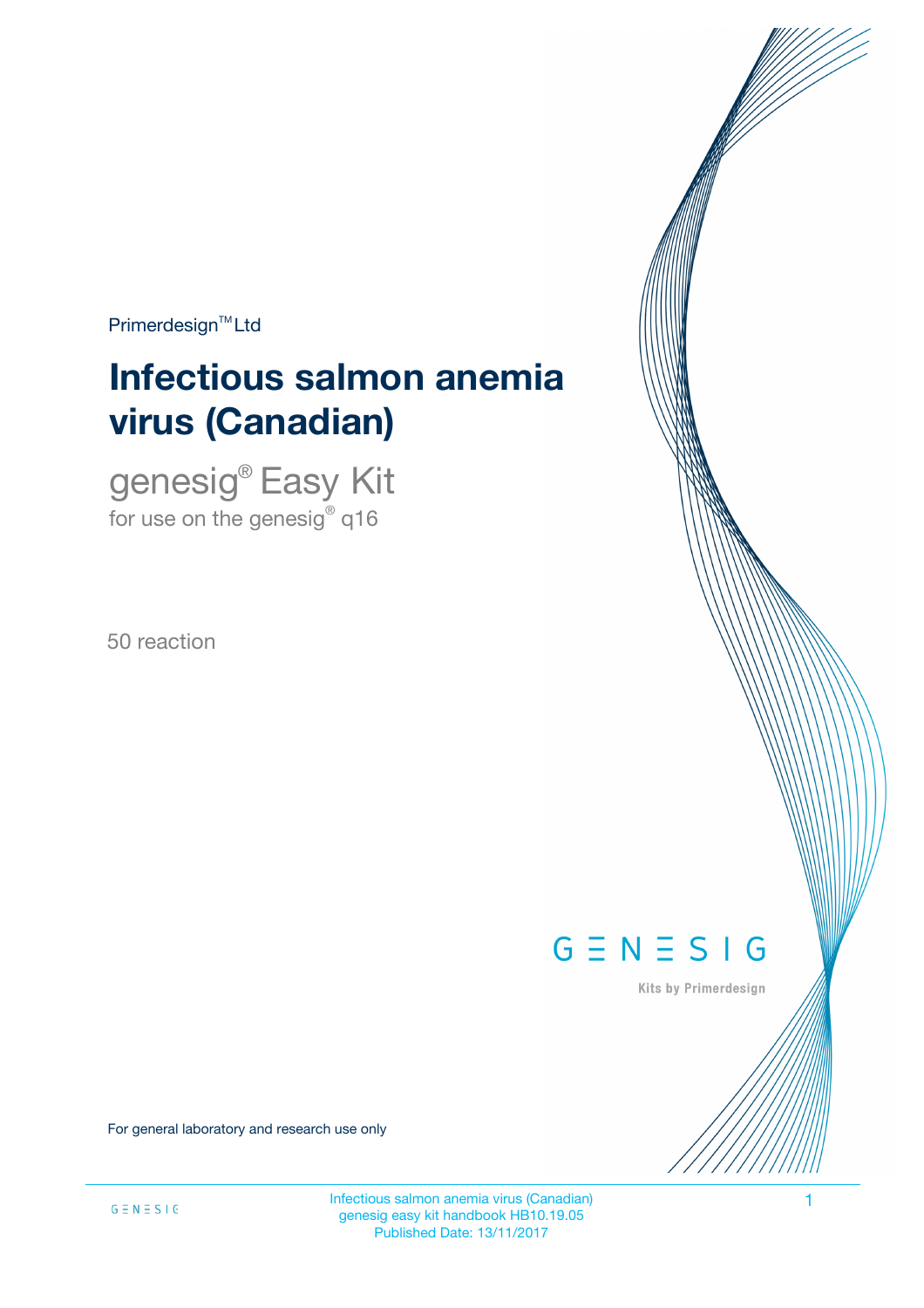## genesig® Easy: at a glance guide

## **For each RNA test**

| Component                | <b>Volume</b>  | Lab-in-a-box pipette |  |
|--------------------------|----------------|----------------------|--|
| ISAV-CA primer/probe mix | 5 <sub>µ</sub> |                      |  |
| Your RNA sample          | 5 <sub>µ</sub> |                      |  |
| oasig OneStep Master Mix | 10 µl          |                      |  |

### **For each positive control**

| Component                 | Volume         | Lab-in-a-box pipette |  |
|---------------------------|----------------|----------------------|--|
| ISAV-CA primer/probe mix  | 5 <sub>µ</sub> |                      |  |
| Positive control template | 5 <sub>µ</sub> |                      |  |
| oasig OneStep Master Mix  | 10 µl          |                      |  |

### **For each negative control**

| Component                | <b>Volume</b>  | Lab-in-a-box pipette |   |
|--------------------------|----------------|----------------------|---|
| ISAV-CA primer/probe mix | 5 <sub>µ</sub> |                      |   |
| <b>Water</b>             | 5 <sub>µ</sub> |                      | a |
| oasig OneStep Master Mix | $10 \mu$       |                      |   |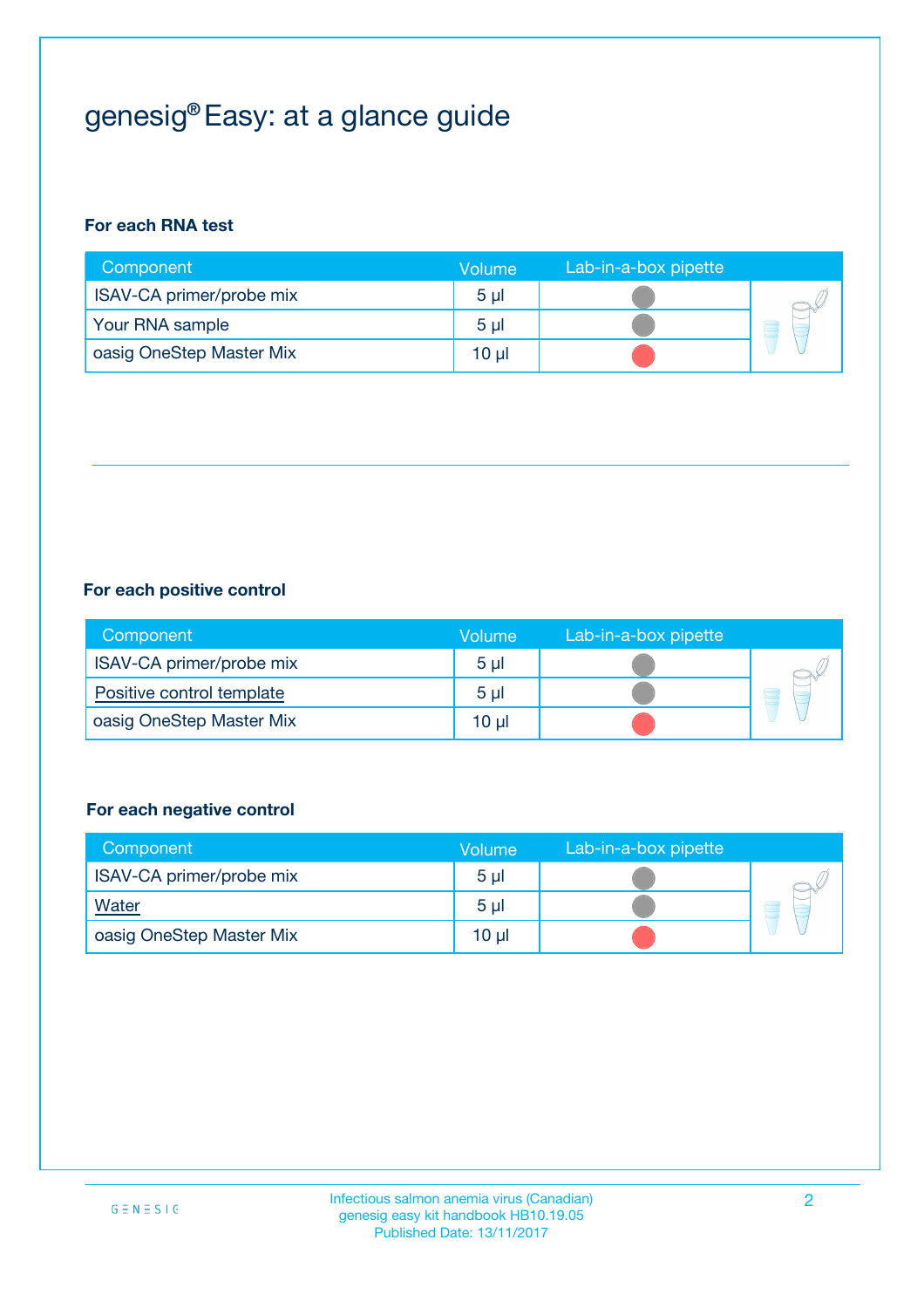

## Reagents and equipment to be supplied by the user

### **genesig® q16 instrument**

### **genesig® Easy DNA/RNA Extraction Kit**

This kit is designed to work well with all processes that yield high quality RNA but the genesig Easy extraction method is recommended for ease of use.

### **genesig® Lab-In-A-Box**

The genesig Lab-In-A-Box contains all of the pipettes, tips and racks that you will need to use a genesig Easy kit. Alternatively if you already have these components and equipment these can be used instead.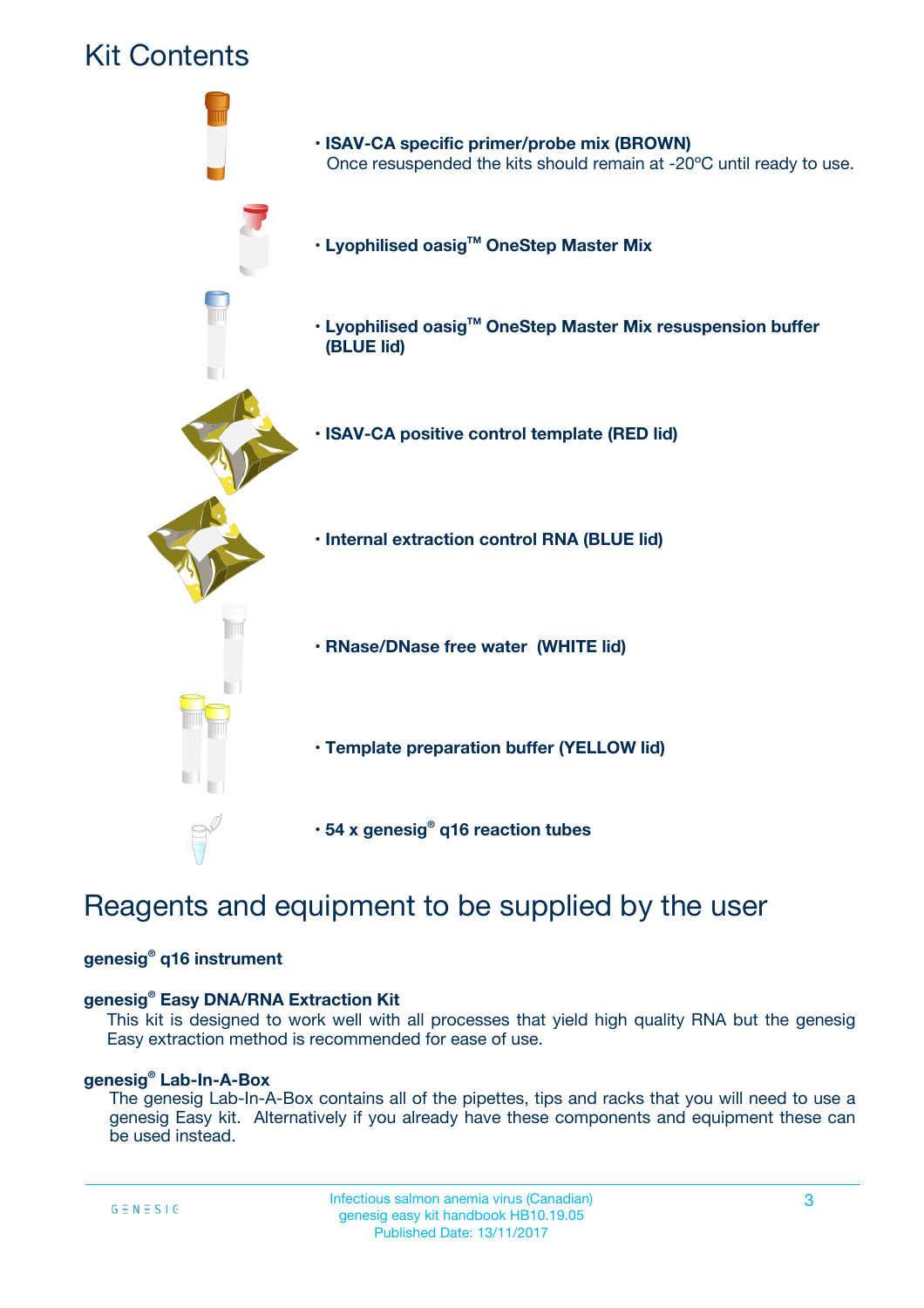## Step-by-step guide

## 1. Resuspend the test components



Use the blue pipette to transfer 500µ**l\*** of the oasig OneStep Master Mix resuspension buffer into the tube of lyophilised oasig OneStep Master Mix and mix well by gently swirling.

**\***Transfering 525µl of the oasig OneStep Master Mix resuspension buffer to your oasig OneStep Master Mix (instead of the 500µl recommended above) will enable you to take full advantage of the 50 reactions by accounting for volume losses during pipetting. In order to do so with the genesig Easy fixed volume pipettes use 1x blue, 2x red and 1x grey pipettes to make the total volume. Please be assured that this will not adversely affect the efficiency of the test.



Then use the blue pipette to transfer 500µl of water into the brown tube labelled ISAV-CA primers/probe. Cap and shake tube to mix. A thorough shake is essential to ensure that all components are resuspended. **Failure to mix well can produce poor kit performance.**

These components are now ready to use.

Store them in the freezer from hereon.

#### Top tip

- Ensure that the primer/probe mix is mixed thoroughly before each use by shaking.
- Once resuspended do not expose genesig Easy kit to temperatures above -20°C for longer than 30 minutes at a time.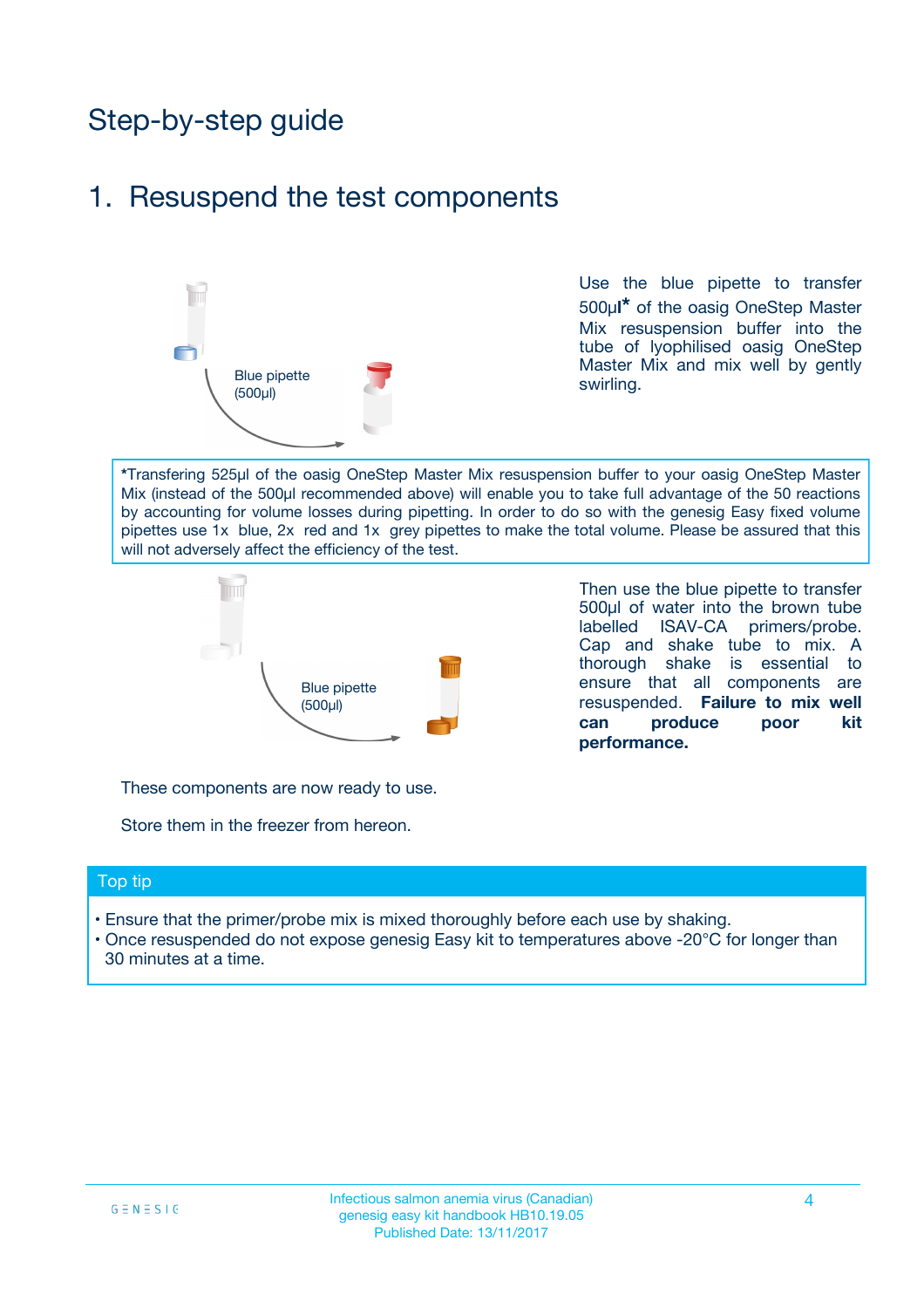## 2. Internal extraction control



Use the blue pipette to transfer 1000µl (2 x 500µl) of template preparation buffer into the Internal Extraction Control RNA tube. Cap and shake tube to mix.

Your kit contains Internal Extraction Control RNA. This is added to your biological sample at the beginning of the RNA extraction process. It is extracted along with the RNA from your target of interest. The q16 will detect the presence of this Internal Extraction Control RNA at the same time as your target. This is the ideal way to show that your RNA extraction process has been successful.

### **If you are using an alternative extraction kit:**

Use the red pipette to transfer 10µl of Internal Extraction Control RNA to your sample **after** the lysis buffer has been added then follow the rest of the extraction protocol.

#### **If using samples that have already been extracted:**

Use the grey pipette to transfer 5µl of Internal Extraction Control RNA to your extracted sample.

## 3. Add primer/probe mix to all reaction tubes





For every reaction to be run, use the grey pipette to add 5µl of your ISAV-CA primers/probe mix to every tube.

### Top tip

- Always pipette the primer/probe mix directly into the bottom of the tube.
- You can label the tube lids to aid your reaction setup but avoid labelling tube sides.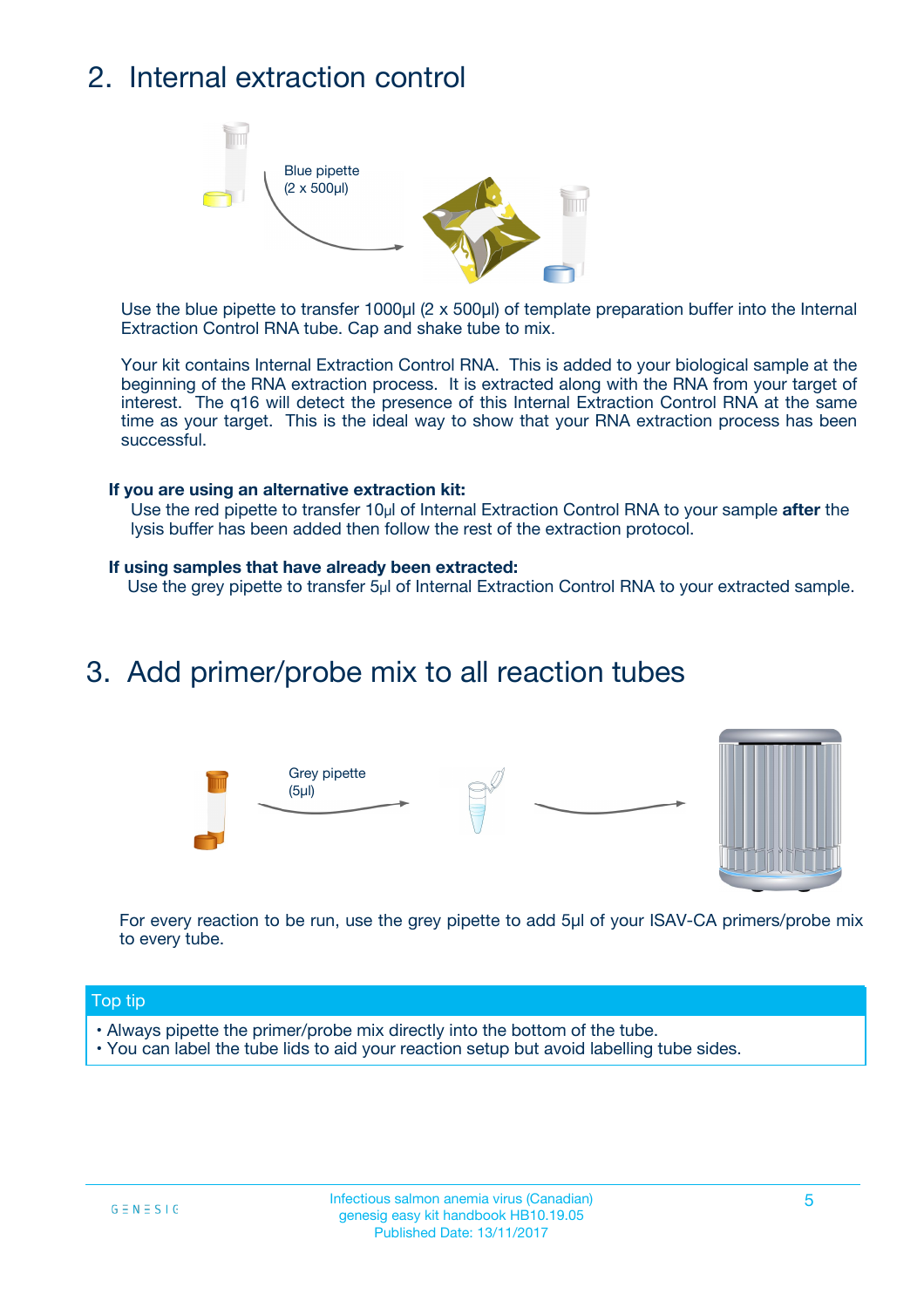## 4. Add Master Mix to all reaction tubes



For every reaction to be run, use the red pipette to add 10µl of the oasig OneStep Master Mix to the tubes containing primer/probe mix.

Move swiftly to begin your q16 run, as any delay after the oasig OneStep Master Mix has been added can effect the sensitivity of your test.

#### Top tip

**•** Always add the oasig OneStep Master Mix to the side of the tube to reduce the introduction of bubbles.

## 5. Negative control



For each test you will require a negative control. Instead of RNA water is used. This sample should typically prove negative thus proving that all of your positive samples really are positive.

To create a negative control reaction simply use the grey pipette to add 5µl of the water to the required reaction tubes. Close these tubes after adding the water.

Because some genesig kit targets are common in the environment you may occasionally see a "late" signal in the negative control. The q16 software will take this into account accordingly.

### Top tip

**•** Always add the water to the side of the tube to reduce the introduction of bubbles.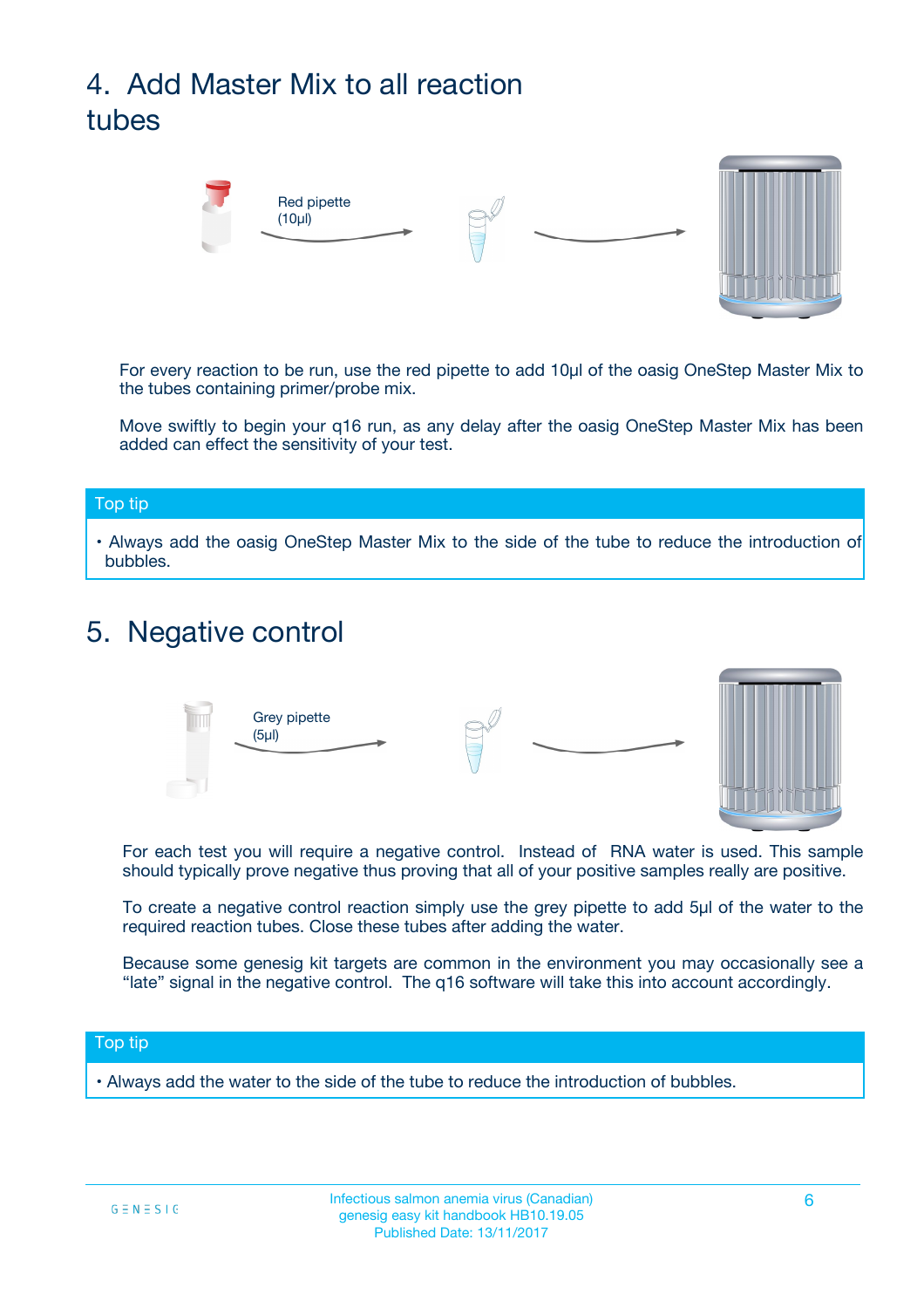## 6. Set up a test





For each sample you wish to analyse, use the grey pipette to add 5µl of your RNA sample to the required reaction tubes. Close these tubes after adding the sample. Always change pipette tips between samples.

### Top tip

**•** Always add the RNA sample to the side of the tube to reduce the introduction of bubbles.

## 7. Positive control



Use the blue pipette to transfer 500µl of template preparation buffer into the positive control template tube. Cap and shake tube to mix.

Each time you run a test you will require a positive control. This is a small portion of RNA from your target of interest. It serves two purposes:

1. It will always test positive so it shows that everything is working as it should be.

2. The q16 software knows how much RNA is present in the positive control. So it can automatically compare your sample of interest with the positive control to calculate the amount of target RNA in your sample.

To create a positive control reaction simply use 5µl of the positive control instead of your RNA sample.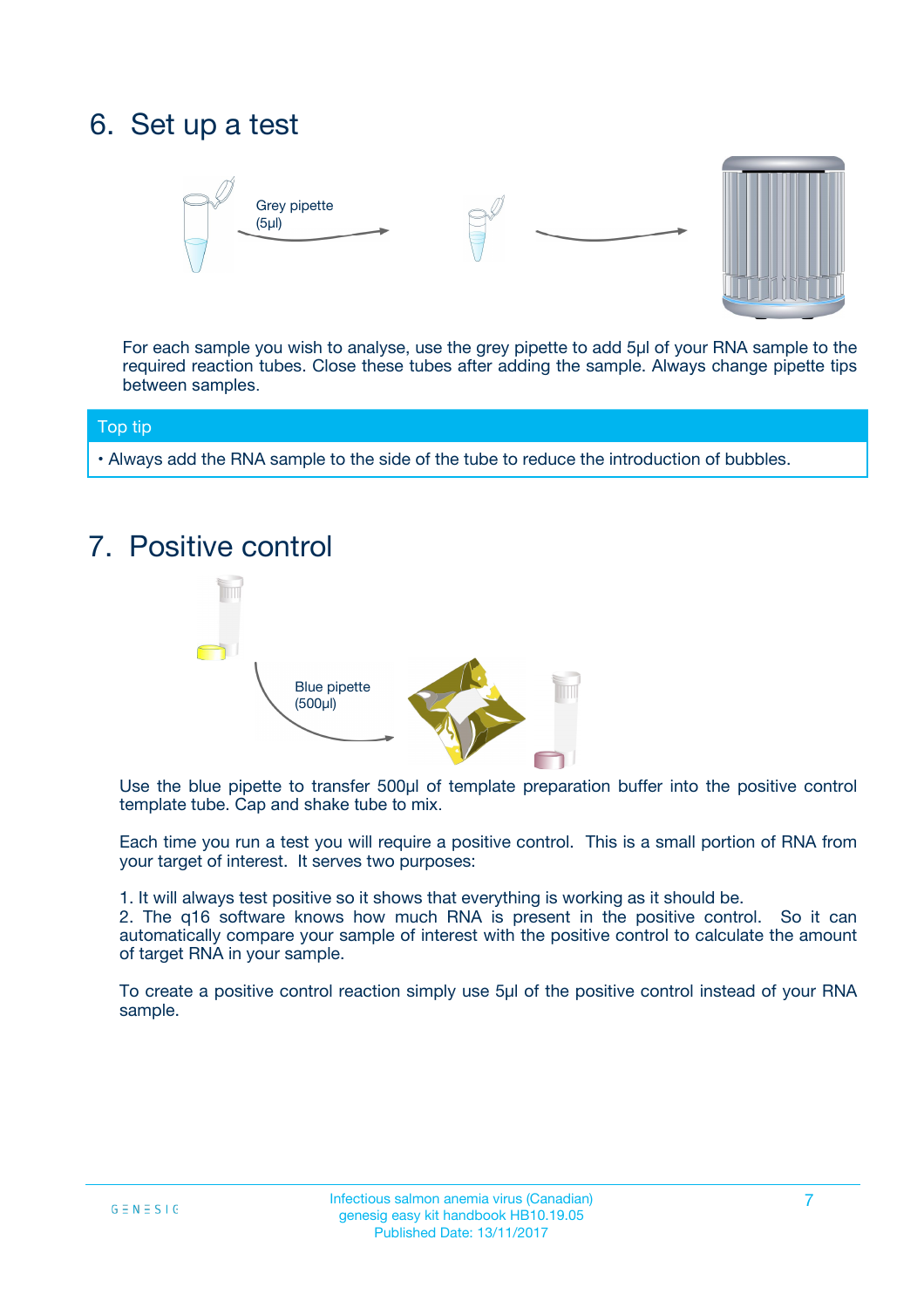



Take great care when setting up your positive control. The positive control template has the potential to give you a false positive signal in your other samples. Set positive controls up last after all other sample tubes are closed. Always change pipette tips between samples. You may even choose to set up positive controls in a separate room.

### Top tip

**•** Always add the positive control template to the side of the tube to reduce the introduction of bubbles.

## 8. Running the test

Place the tubes into the correct positions in your q16 as defined by the software, this may include positioning of empty tubes to ensure that the q16 lid is balanced. The run can then be started.

|                                                | Unsaved (New Experiment 2<br><b>Open Experiments:</b><br>$\overline{\phantom{a}}$ | <b>E</b> Open<br>Save<br>$\Box$ New | Save As          | <b>C</b> Close<br>Configuration | $G \equiv N \equiv S \mid G$ |
|------------------------------------------------|-----------------------------------------------------------------------------------|-------------------------------------|------------------|---------------------------------|------------------------------|
| <b>Stages:</b>                                 | Setup<br><b>Results</b>                                                           |                                     |                  |                                 |                              |
| <b>Notes</b>                                   |                                                                                   | <b>Samples</b>                      |                  | <b>Tests</b>                    |                              |
|                                                | <b>Name and Details</b>                                                           | Color<br>Name                       | Note             | Color<br>Name                   | Note                         |
|                                                | New Experiment 2017-10-26 11:06                                                   | Sample 1                            | 4                | Test 1                          | 4                            |
|                                                | Kit type: genesig® Easy Target Detection kit                                      | Sample 2                            |                  |                                 |                              |
|                                                | Instrument Id.:                                                                   | Sample 3                            | $\equiv$         |                                 | $\equiv$                     |
|                                                | <b>Run Completion Time:</b>                                                       | Sample 4                            |                  |                                 |                              |
| <b>Notes</b>                                   | $\blacktriangle$                                                                  | Sample 5                            | ♦                |                                 | 傦                            |
|                                                |                                                                                   |                                     |                  |                                 |                              |
|                                                | $\overline{\mathbf{v}}$                                                           |                                     | ÷                |                                 |                              |
| <b>Well Contents</b>                           |                                                                                   |                                     |                  | Run                             | ⊕                            |
|                                                | Test                                                                              | Sample                              |                  | <b>Run Status</b>               |                              |
|                                                | Test 1                                                                            | Negative Control                    | $\blacktriangle$ |                                 |                              |
| Pos.<br>$\blacktriangleleft$<br>$\overline{2}$ | Test 1                                                                            | Positive Control                    |                  |                                 |                              |
| 3                                              | Test 1                                                                            | Sample 1                            |                  |                                 |                              |
|                                                | Test 1                                                                            | Sample 2                            |                  | Show full log                   |                              |
| $\overline{4}$<br>5                            | Test 1                                                                            | Sample 3                            |                  | <b>Run Control</b>              |                              |
|                                                | Test 1                                                                            | Sample 4                            |                  |                                 |                              |
| 6<br>$\overline{7}$                            | Test 1                                                                            | Sample 5                            |                  |                                 |                              |

### Top tip

- Before loading tubes into the q16, check for bubbles! Flick the bottom of the tubes to remove any bubbles that may have formed during the test setup.
- Apply centrifugal force with a sharp wrist action to ensure all solution is at the bottom of the reaction tube.
- When repeating a test you can use a previous file as a template by clicking 'open' then selecting File name > Files of Type > Experiment file as template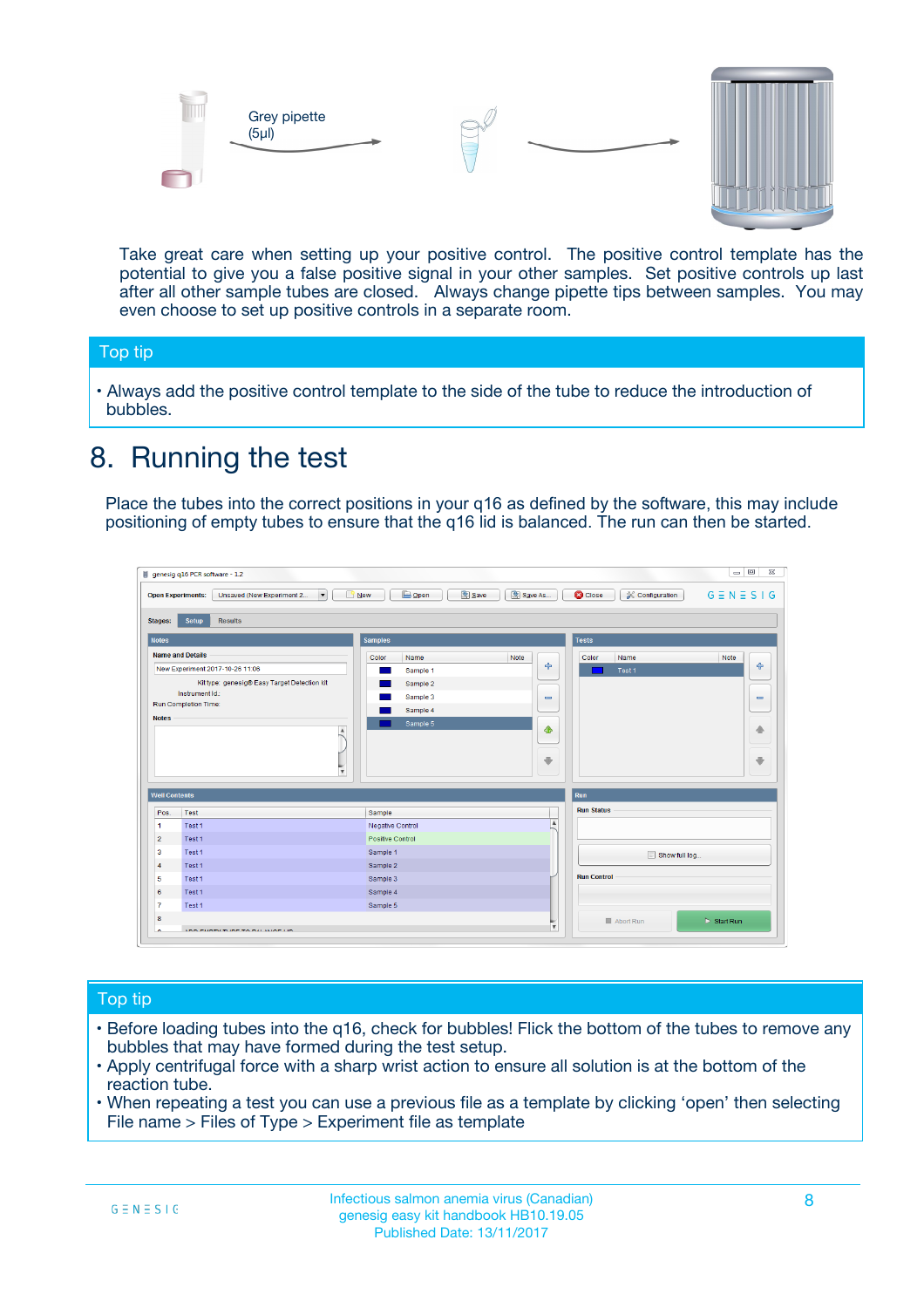## What do my results mean?

Analysis of your data is carried out automatically by the genesig q16. The following information is designed to help you fully understand a result or to troubleshoot:

## "Positive"

### **Explanation**

Your sample has produced a positive result. Your target of interest is present and you can use the reported quantity.

## "Negative"

### **Explanation**

Your sample has produced a negative result. The target is not present in your sample.

## "Test contaminated"

### **Explanation**

The Negative Control should be completely free of any DNA/RNA. If you see this error message it means that at some point during the setup, the Negative Control has been contaminated with DNA/RNA and has given a positive signal. This contamination has invalidated the test. The Positive Control and your test samples are both possible sources of contaminating DNA/RNA. The genesig q16 reaction tubes from previous runs will also contain very high amounts of DNA so it is important that these are carefully disposed of after the run is completed and NEVER OPENED. It may be the case that your kits have become contaminated which will lead to the same problem occurring repeatedly.

### **Solutions**

1. Clean your working area using a commercial DNA remover solution to ensure the area is DNA free at the start of your run and re-run the test.

2. If the problem persists then the kit has become contaminated and it will have to be discarded and replaced with a new kit. When you open the new kit, run a simple test to show that changing the kit has solved the problem. Prepare a test which includes only the Positive Control, the Negative Control and one 'mock sample'. For the 'mock sample' add water instead of any sample RNA. The result for the Negative Control and the mock sample should be negative indicating that contamination is no longer present.

### **Preventive action**

An ideal lab set-up has a 'Clean area' where the test reagents are prepared and a 'sample area' where DNA/RNA samples and the Positive Control template are handled. The best workflow involves setting up all the test components (excluding the positive control template) in the clean area and then moving the tests to the sample area for sample and Positive Control addition. If this method is followed then the kit components are always kept away from possible sources of contamination. For extra security the Negative Control can be completely prepared and sealed in the clean area. All work areas should be decontaminated regularly with DNA remover.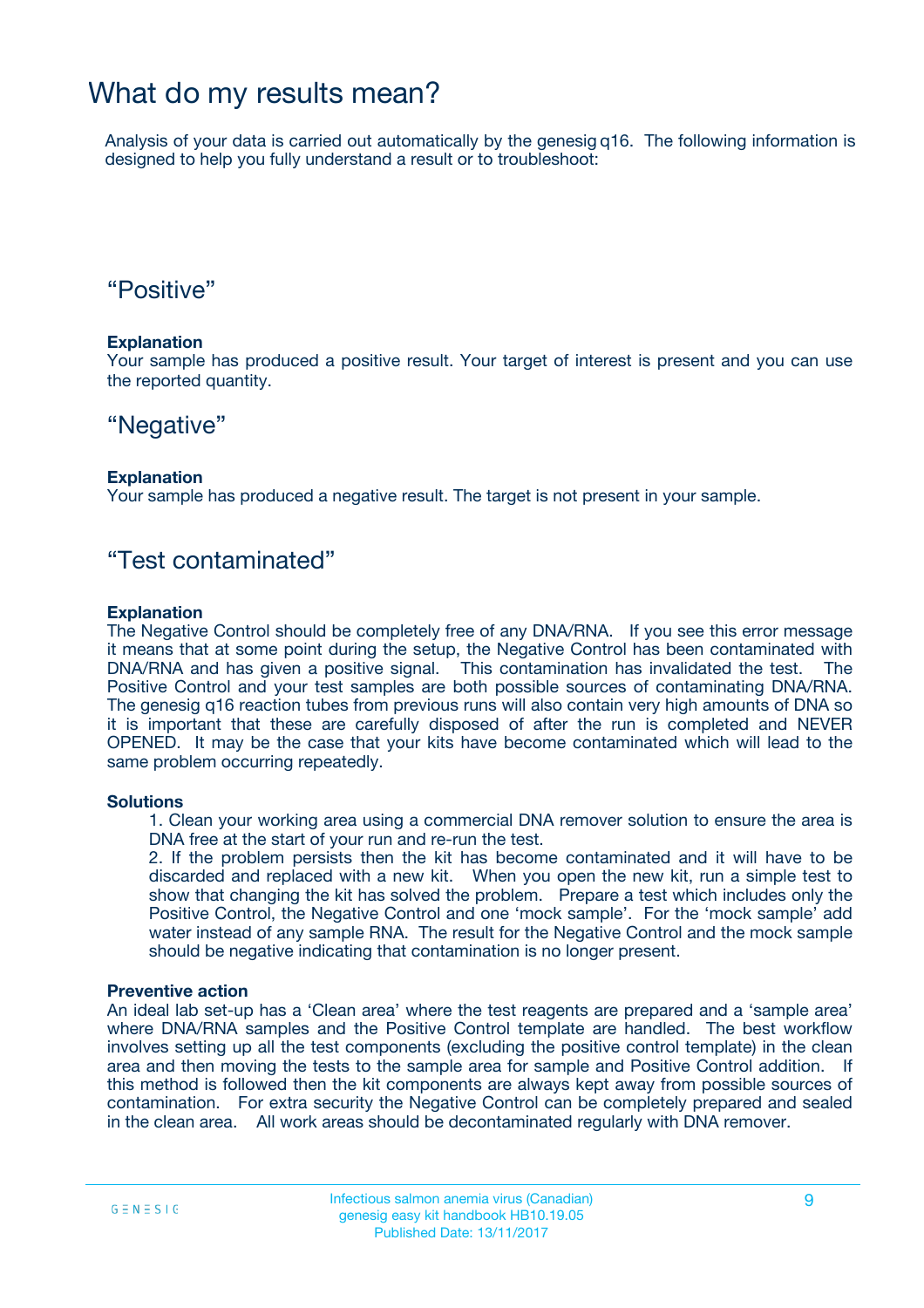## "Sample preparation failed"

### **Explanation**

The test has failed because the quality of the sample was not high enough. The Internal Extraction Control component identifies whether the sample has been prepared correctly and is of suitable quality. This error message means that this quality control test has failed and the sample quality is not high enough for analysis.

#### **Solutions**

1. Check the sample preparation protocol for any user errors then repeat.

2. Poor quality samples can result from overloading the sample preparation protocol with too much starting material. Try reducing the amount of starting material then repeat.

3. Failing to add the Internal Extraction Control RNA to your sample during the sample preparation protocol can also lead to a reported result of "sample preparation failed". Ensure that this step has not been overlooked or forgotten. If your samples are derived from an archive store or from a process separate from your genesig Easy extraction kit; you must add 5µl of Internal Extraction Control RNA into each 0.5ml of your sample to make it suitable for use on the q16.

## "Positive result, poor quality sample"

### **Explanation**

The test is positive so if you are only interested in obtaining a 'present or absent' answer for your sample then your result is reliable. However, the test contains an Internal Extraction Control component that identifies if the sample is of high quality. This quality control test has failed and the sample is not therefore of high enough quality to accurately calculate the exact copy number of RNA present. If you require quantitative information for your sample then proceed with the solutions below.

#### **Solutions**

1. For appropriate solutions, read the "Sample preparation failed" section of this handbook.

## "Test failed"

### **Explanation**

The test has failed because the Positive Control has not worked. The Positive Control is present to show that all aspects of the test are working correctly together. When this control test fails, the test as a whole is invalidated. This finding indicates that a problem has occurred in the reaction set-up part of the experiment and has nothing to do with sample preparation.

#### **Solutions**

1. Check the entire workflow and test set-up to look for any user errors, then repeat the test e.g. have the right colour pipettes and solutions been used with the correct tubes?

2. Ensure the positive and negative controls are inserted into the correct wells of your q16.

3. A component of the test may have 'gone off' due to handing errors, incorrect storage or exceeding the shelf life. When you open a new kit, run a simple test to show that changing the kit has solved the problem. Prepare a test which includes only the Positive Control, the Negative Control and one 'mock sample'. For the 'mock sample' add internal control template instead of any sample RNA. If the Positive Control works, the mock sample will now be called as a negative result.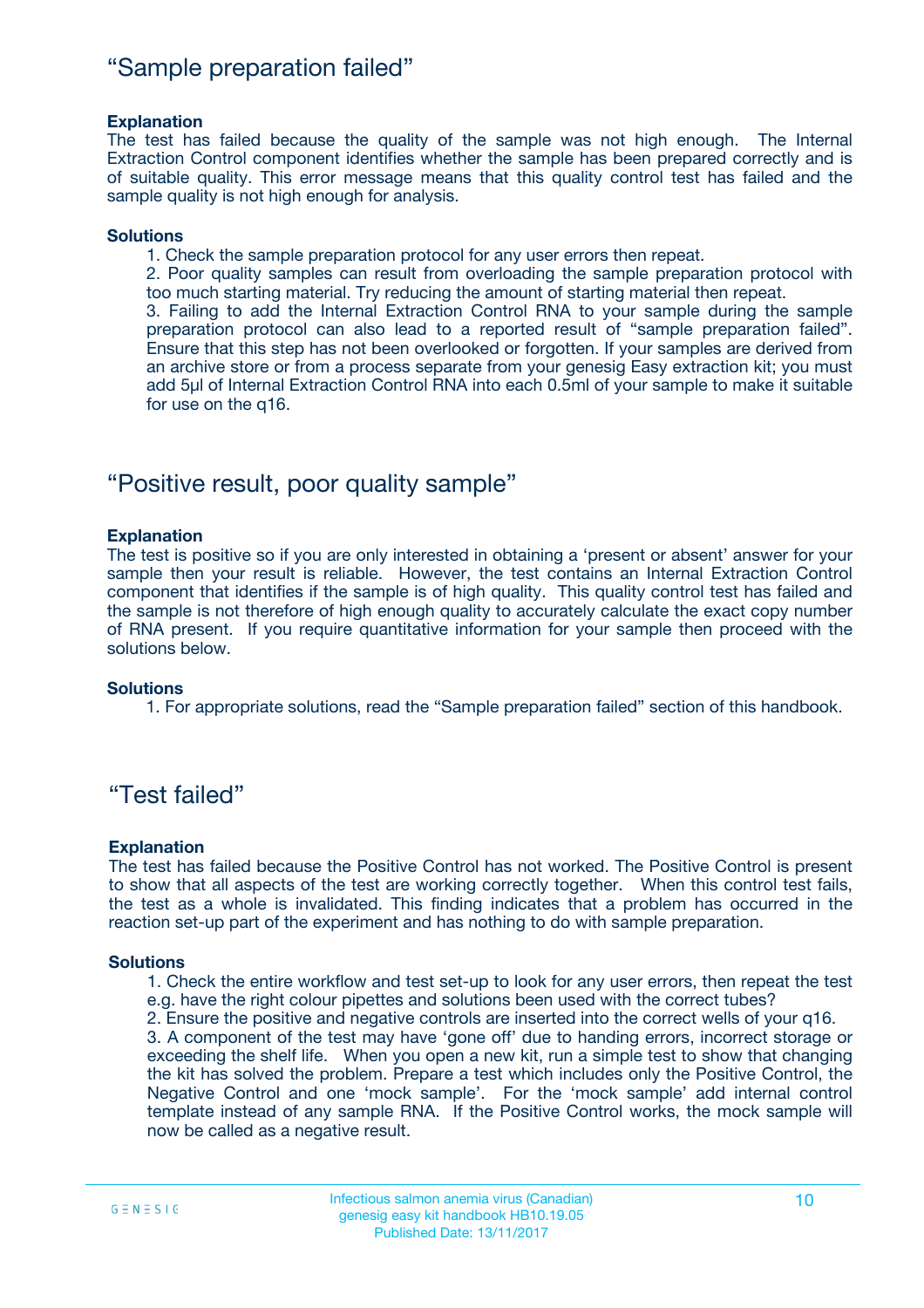## "Test failed and is contaminated"

### **Explanation**

The Positive Control is indicating test failure, and the Negative Control is indicating test contamination. Please read the "Test Failed" and "Test contamination" sections of this technical support handbook for a further explanation.

### **Solution**

1. For appropriate solutions, read both the "Test failed" and "Test contaminated" sections of this handbook.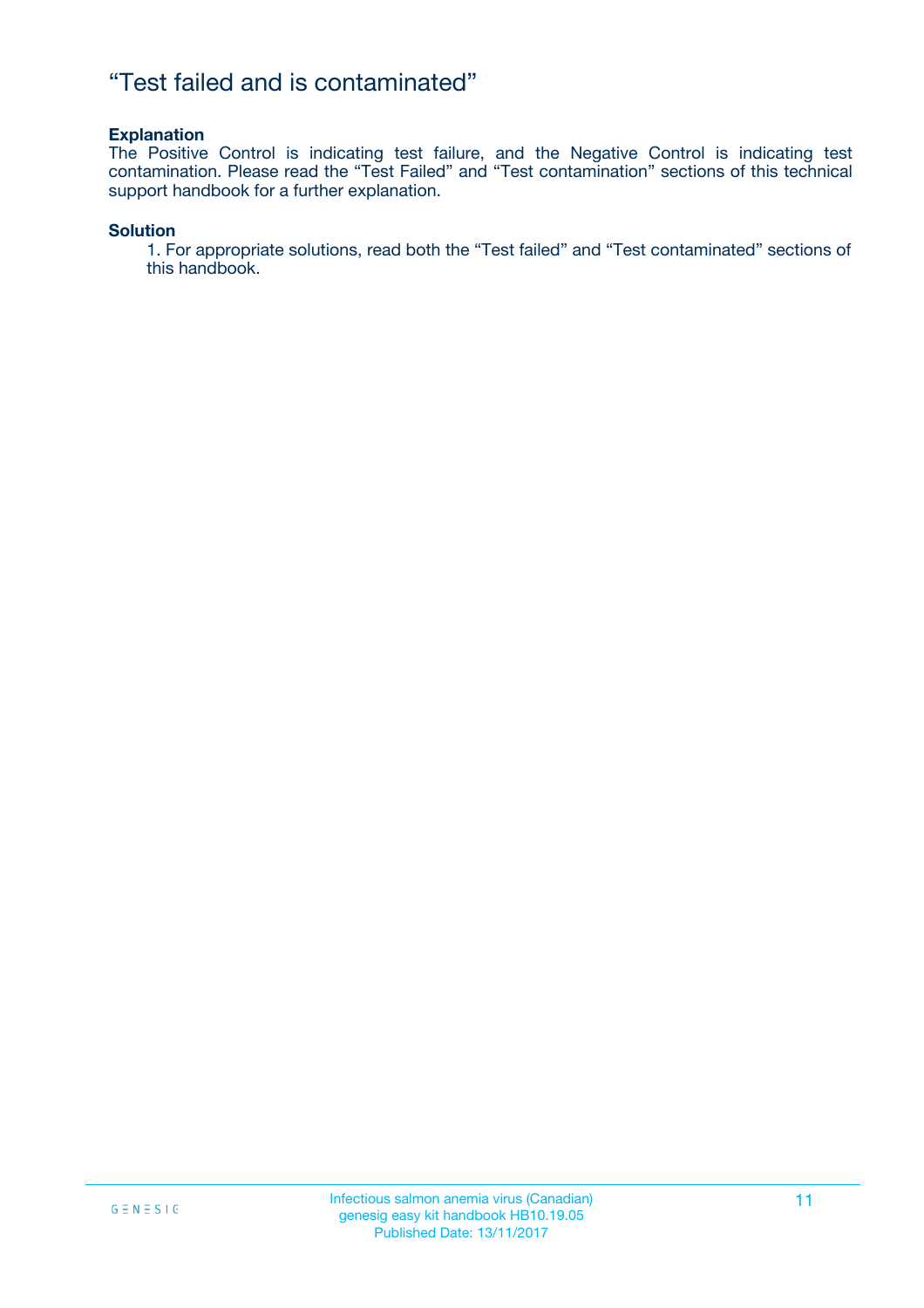## Infectious salmon anemia virus (Canadian)

Infectious salmon anemia virus (European variant) causes severe anemia of infected fish.

Unlike mammals, the red blood cells of fish have DNA, and so can become infected with viruses. Infected fish develop pale gills, and may swim close to the water surface attempting to gulp for air. However, the disease can develop without the fish showing any external signs of illness - the fish maintain a normal appetite and behaviours but then they suddenly die.

The disease can progress slowly throughout an infected farm and in the most extreme scenarios death rates may approach 100%. Consequently this virus and its detection is of particular interest to anyone in aquaculture of fish.

Cause of death varies although usually involves circulatory system problems and haemolysis, as well as congested and later damaged organs such as the spleen and liver.

The spread of ISAV is not fully understood. Aside from Atlantic salmon, other fish (eg Brown trout and Rainbow trout) can become infected/carry the virus but do not become ill. Interesting while Pacific salmon can carry the virus they appear to be highly resistant and do not display symptoms. Additionally, while several species of Pacific salmon can be carriers of the virus, Pacific salmon currently show high relative resistance and no ISAV-related symptoms. However, Kibenage et al (2006) maintain that the potential for ISAV adaptation to Pacific salmon exists.

Transmission of the virus has been demonstrated to occur by contact with infected fish or their secretions. Contact with equipment or people who have handled infected fish also transmits the virus. The virus can survive in seawater and a major risk factor for any uninfected farm is its proximity to an already infected farm.

Finally, the Lepeophtheirus salmonis sea louse, a parasite that attacks the protective mucus, scales and skin of the salmon has been shown to carry the virus passively on its surface and in its digestive tract. It is unknown whether ISAV can reproduce in the sea-louse although there is potential that it can passively transfer ISAV to it's host.

ISAV can destroy salmon aquaculture and so early detection is vital. This genesig® kit specifically targets the gene coding for non-structural protein 2 (NSP2), which differentiates it from other, similar viruses as well as other strains of ISAV.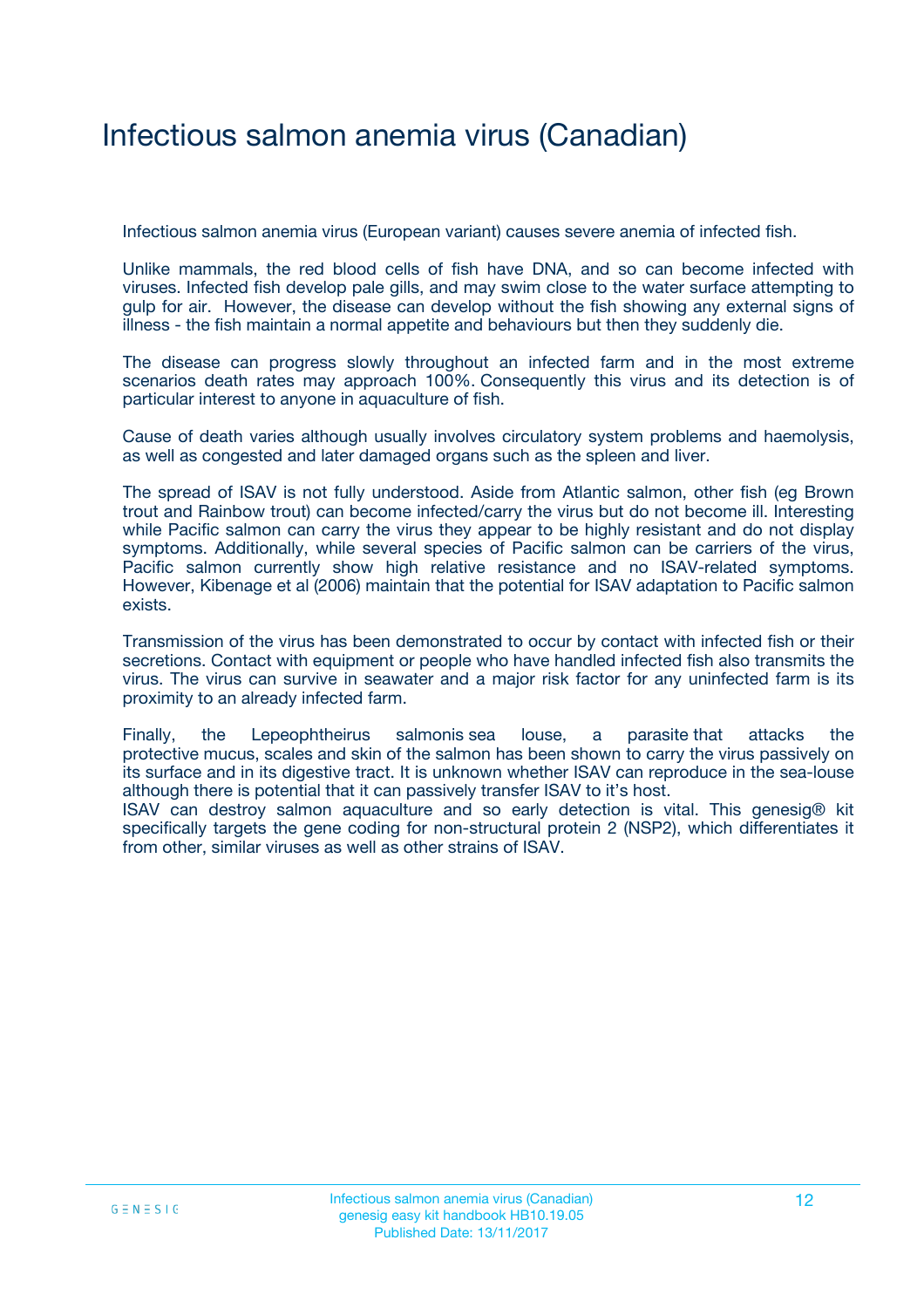## **Specificity**

The Primerdesign genesig Kit for Infectious salmon anemia virus (Canadian) (ISAV-CA) genomes is designed for the in vitro quantification of ISAV-CA genomes. The kit is designed to have the broadest detection profile possible whilst remaining specific to the ISAV-CA genome.

The primers and probe sequences in this kit have 100% homology with a broad range of ISAV-CA sequences based on a comprehensive bioinformatics analysis.

If you require further information, or have a specific question about the detection profile of this kit then please send an e.mail to enquiry@primerdesign.co.uk and our bioinformatics team will answer your question.